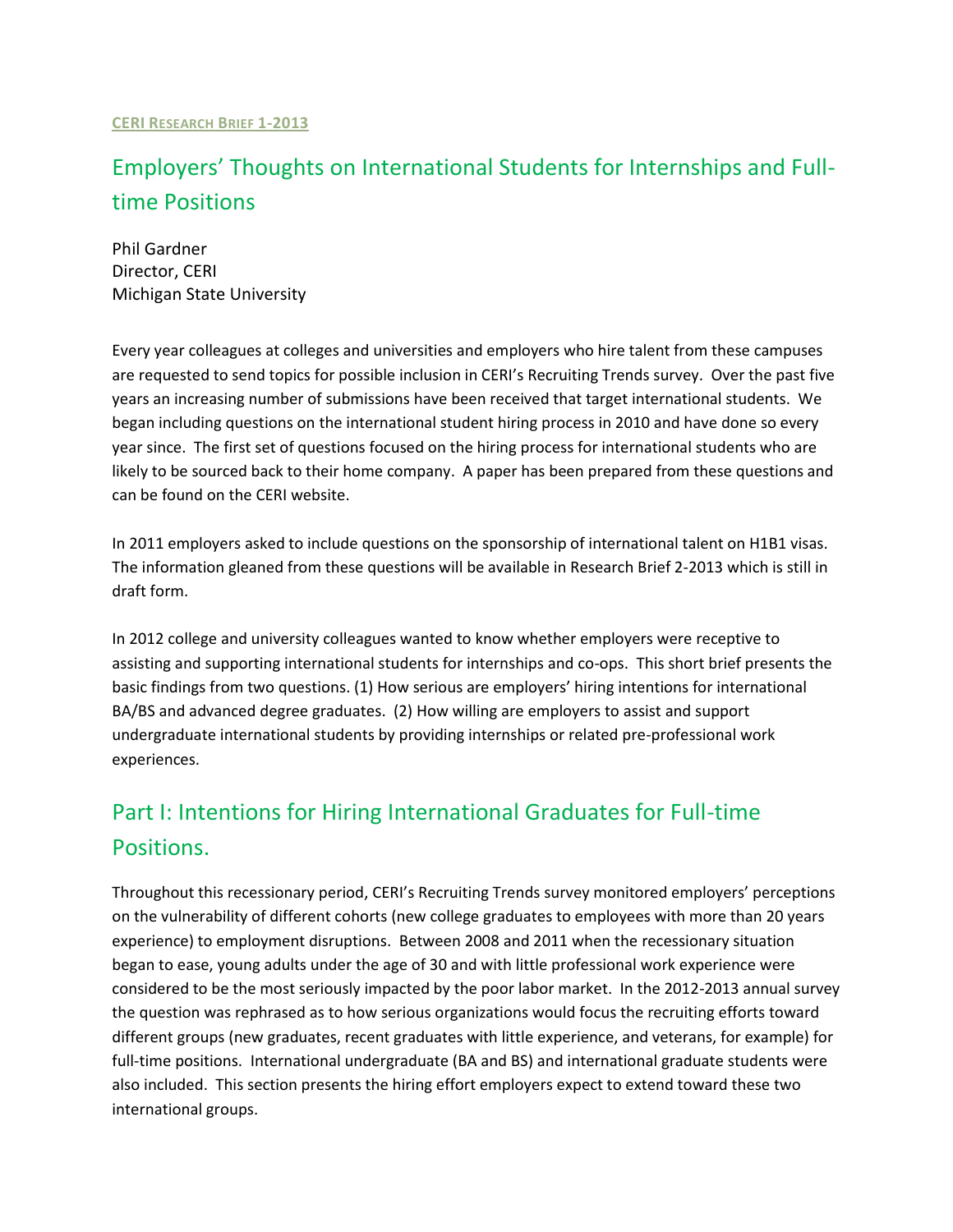From the nearly 2000 employers that responded to this question, 15% indicated that their organizations were not permitted to recruit and hire international undergraduates or graduate students for full time positions. Among those who responded to this question, 60% at both degree levels indicated that they were not interested in international students for full-time positions at this time. An additional 20%, at both degree levels, took an opportunistic position. In this case employers might consider a well qualified international student for a certain position once in awhile when the need arose and they could complete the formalities easily.

**The remaining 20% of the respondents indicated that they were modestly serious to very serious about pursuing either international students with bachelor's degrees or advanced degrees for fulltime positions.**

A. Profiling employers that were **interested in international students with bachelor's degrees for fulltime positions**, we learned the following:

**Economic Sector:** The two sectors which provide the largest number of respondents to the survey are the key sectors in considering international students for full-time positions. Key subsectors include computer design services, automotive & light truck manufacturing, and computer & electronic products.

- 24% Professional, Business & Scientific Services
- 17% Manufacturing companies
- 8% Non-profit organizations
- 8% Educational Services
- 6% Health Care Services

Within the leading two sectors these subsectors were the most common:

|                                                      | <b>Professional, Business &amp; Scientific Services</b> |     |
|------------------------------------------------------|---------------------------------------------------------|-----|
| $\circ$                                              | <b>Computer Design, Programming Consulting Services</b> | 40% |
| $\Omega$                                             | <b>Accounting: CPA firms</b>                            | 12% |
| <b>Advertising &amp; Public Relations</b><br>$\circ$ |                                                         |     |
| $\Omega$                                             | <b>Management Consulting</b>                            | 8%  |
|                                                      | <b>Manufacturing</b>                                    |     |
| $\Omega$                                             | <b>Computer and Electronic Products</b>                 | 13% |
| $\Omega$                                             | Automotive, Truck & Equipment                           | 19% |
| $\Omega$                                             | Machinery                                               | 9%  |
| O                                                    | Electrical Equipment & Appliances                       | 9%  |
| ◯                                                    | Surgical & Medical Equipment                            | 7%  |

**Organization Size** (number of employees): Small employers are slightly over represented (compared to the total sample) in seeking international students for full-time positions.

- Small companies less than 500 employees 64%
- Mid-size companies 500 to 4000 employees 19%
- Large Companies 4000 plus employees 16%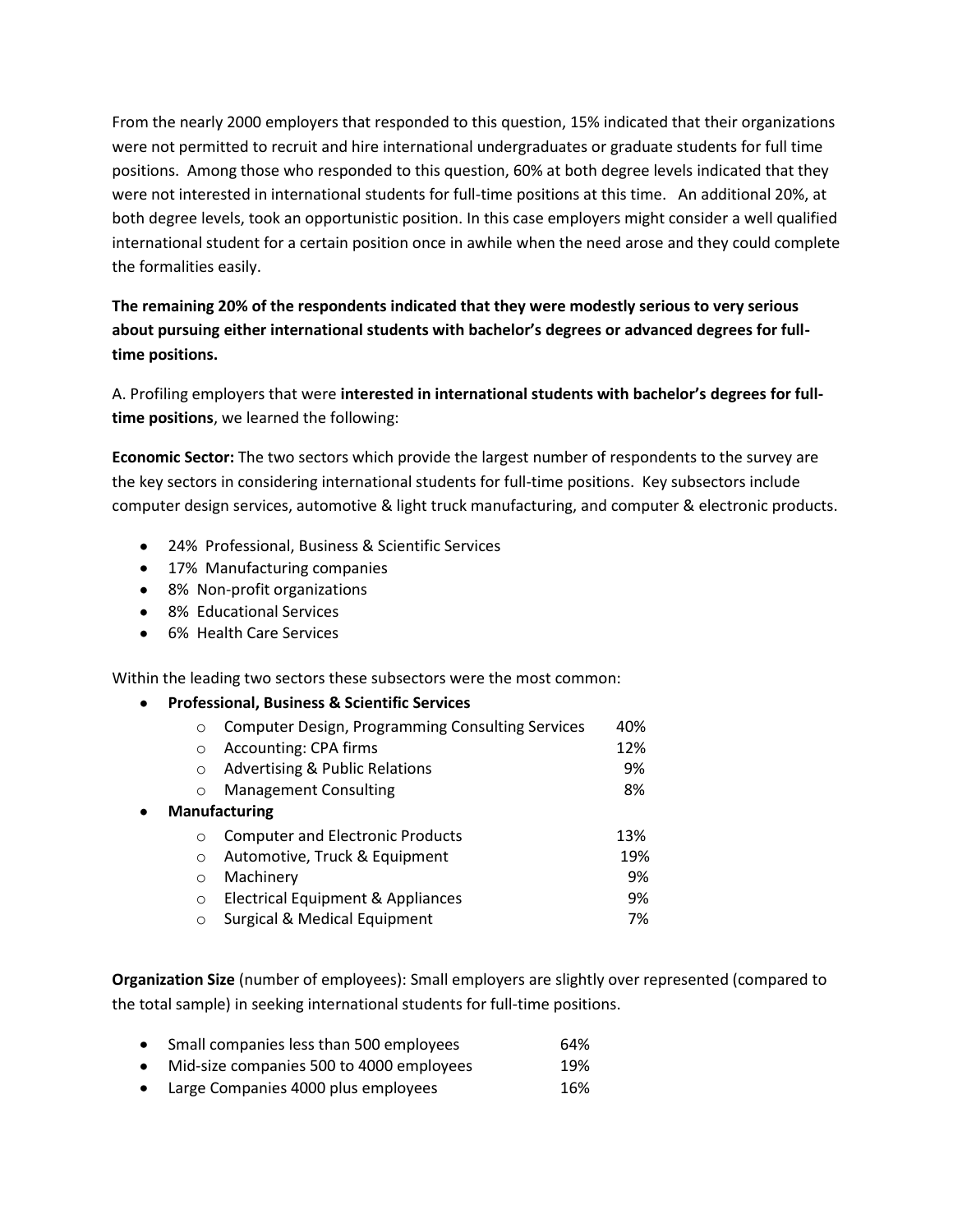**Recruiting Region:** Employers who are interested in international students are slightly stronger in the eastern United States and California. Small employers tend to be located in California, greater New York City area (including New Jersey) and Boston. Larger companies interested in international students tend to be from the Great Lakes and Southeast.

| $\bullet$ | Recruit throughout the entire U.S.            | 19% |
|-----------|-----------------------------------------------|-----|
| $\bullet$ | Recruit throughout the Great Lakes region     | 24% |
| $\bullet$ | Recruit throughout the Southeast region       | 16% |
| $\bullet$ | Recruit throughout the Middle Atlantic region | 15% |
|           | • Recruit globally                            | 14% |
|           |                                               |     |

**Academic Majors**: Employers indicated the academic majors that they were interested in for full-time positions. This particular group of employers cast a wide net, seeking graduates from a range of academic majors. Beyond seeking "all majors," employers eagerly sought computer science, followed by business majors. We cannot tell, however, from which of these academic majors employers are likely to recruit international students. This list contains the majors most frequently selected by employers in this group.

|                         | All Majors (will consider any student)        | 44% |  |  |
|-------------------------|-----------------------------------------------|-----|--|--|
| <b>Computer Science</b> |                                               |     |  |  |
| $\circ$                 | <b>Computer Science</b>                       | 36% |  |  |
| $\circ$                 | <b>Computer Programming</b>                   | 32% |  |  |
| $\circ$                 | <b>MIS</b>                                    | 29% |  |  |
| $\circ$                 | <b>CIS</b>                                    | 29% |  |  |
| $\circ$                 | <b>Information Systems</b>                    | 26% |  |  |
| $\circ$                 | Multimedia                                    | 22% |  |  |
| <b>Business</b>         |                                               |     |  |  |
| $\circ$                 | Accounting                                    | 40% |  |  |
| O                       | Finance                                       | 38% |  |  |
| O                       | Marketing                                     | 37% |  |  |
| $\circ$                 | <b>MIS</b>                                    | 32% |  |  |
| $\circ$                 | <b>Human Resources</b>                        | 29% |  |  |
| $\circ$                 | Economics                                     | 25% |  |  |
| $\circ$                 | Supply Chain                                  | 23% |  |  |
| $\circ$                 | <b>International Business</b>                 | 22% |  |  |
| <b>Engineering</b>      |                                               |     |  |  |
| O                       | Electrical                                    | 26% |  |  |
| O                       | Computer                                      | 22% |  |  |
| $\circ$                 | Mechanical                                    | 22% |  |  |
| $\circ$                 | <b>Engineering Technology</b>                 | 21% |  |  |
|                         | <b>Arts &amp; Sciences and Communications</b> |     |  |  |
| $\circ$                 | Communications                                | 28% |  |  |
| O                       | <b>Public Relations</b>                       | 26% |  |  |
| $\circ$                 | Psychology                                    | 18% |  |  |
| $\circ$                 | English                                       | 17% |  |  |
| $\circ$                 | Advertising                                   | 16% |  |  |
| $\circ$                 | <b>International Relations</b>                | 16% |  |  |
| $\circ$                 | <b>Chemistry &amp; Mathematics</b>            | 12% |  |  |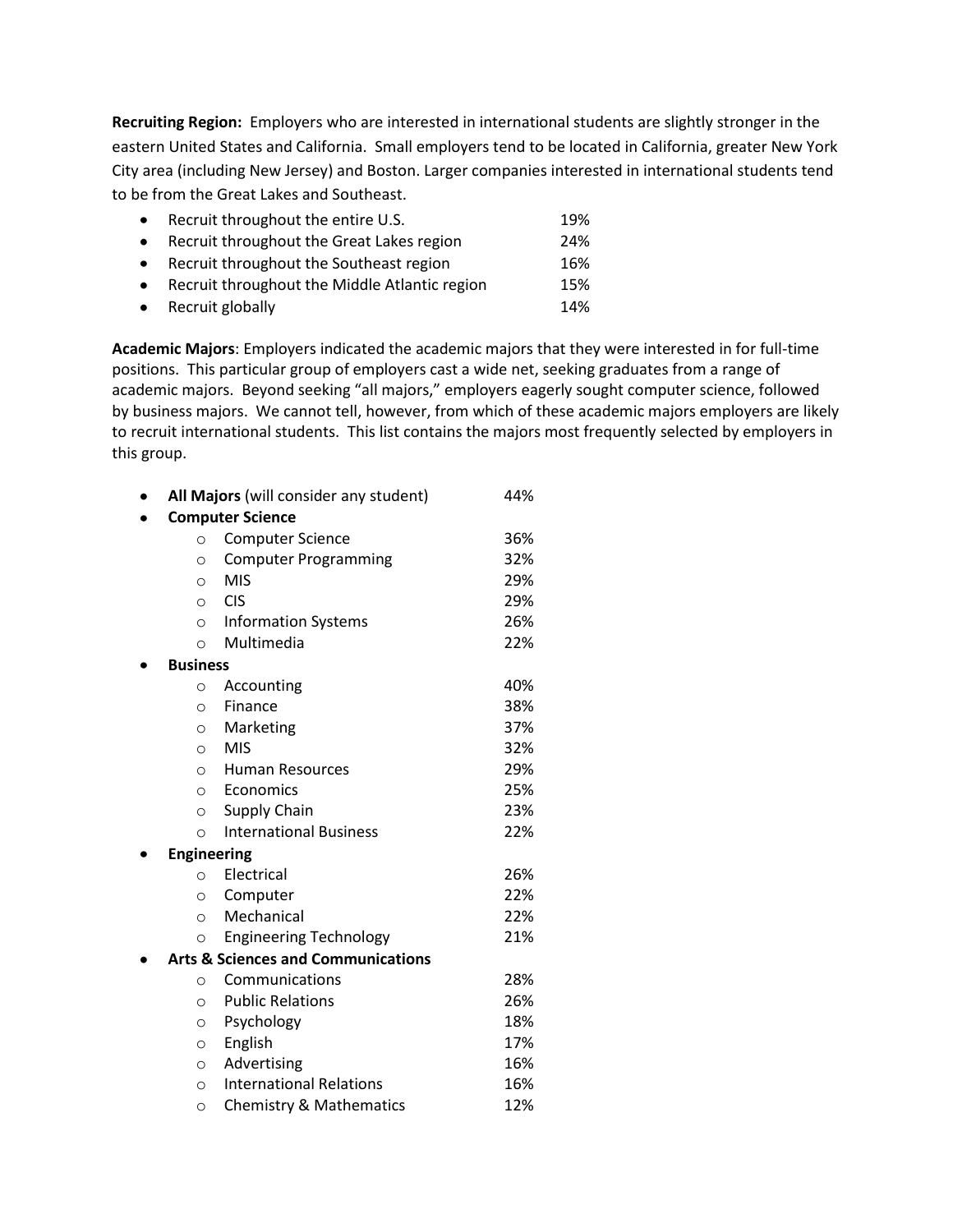B. Profiling employers in this latter group that were **interested in international students with graduate degrees for full-time employment**, we learned the following:

**Economic Sector:** The major economic sectors are similar to the undergraduate list. However, in the two key sectors, the major subsectors are more likely to be concerned with research, design, and consulting.

- 25% Professional, Business & Scientific Services
- 18% Manufacturing companies
- 9% Non-profit organizations
- 9% Educational Services
- 5% Health Care Services
- 5% Government

Within the leading two sectors these subsectors were the most common:

### **Professional, Business & Scientific Services**

| o Computer Design, Programming Consulting Services | 37% |
|----------------------------------------------------|-----|
|                                                    |     |

- o Scientific Services & Technical Consulting 17% o Accounting: CPA firms 11%
- o Management Consulting 9%

#### $\bullet$ **Manufacturing**

| $\circ$ Automotive, Truck & Equipment | 22% |
|---------------------------------------|-----|
| ○ Computer and Electronic Products    | 13% |
| ○ Chemical Products                   | 9%  |
| $\circ$ Surgical Equipment            | 7%  |
| o Electrical Equipment                | 7%  |
| <b>O</b> Plastics                     | 6%  |
|                                       |     |

**Organization Size** (number of employees): Large organizations appear more interested in graduate students than they did undergraduates.

| Small companies less than 500 employees  | 61% |
|------------------------------------------|-----|
| Mid-size companies 500 to 4000 employees | 21% |

• Large Companies 4000 plus employees 18%

**Recruiting Region:** Employers, who are interested in international graduate students, recruit across the US. Regional employer in the eastern half of the country appeared to be more active in seeking international graduate students.

| Recruit throughout the entire U.S.            | 26% |
|-----------------------------------------------|-----|
| Recruit throughout the Great Lakes region     | 24% |
| Recruit throughout the Southeast region       | 18% |
| Recruit throughout the Middle Atlantic region | 15% |
| • Recruit globally                            | 14% |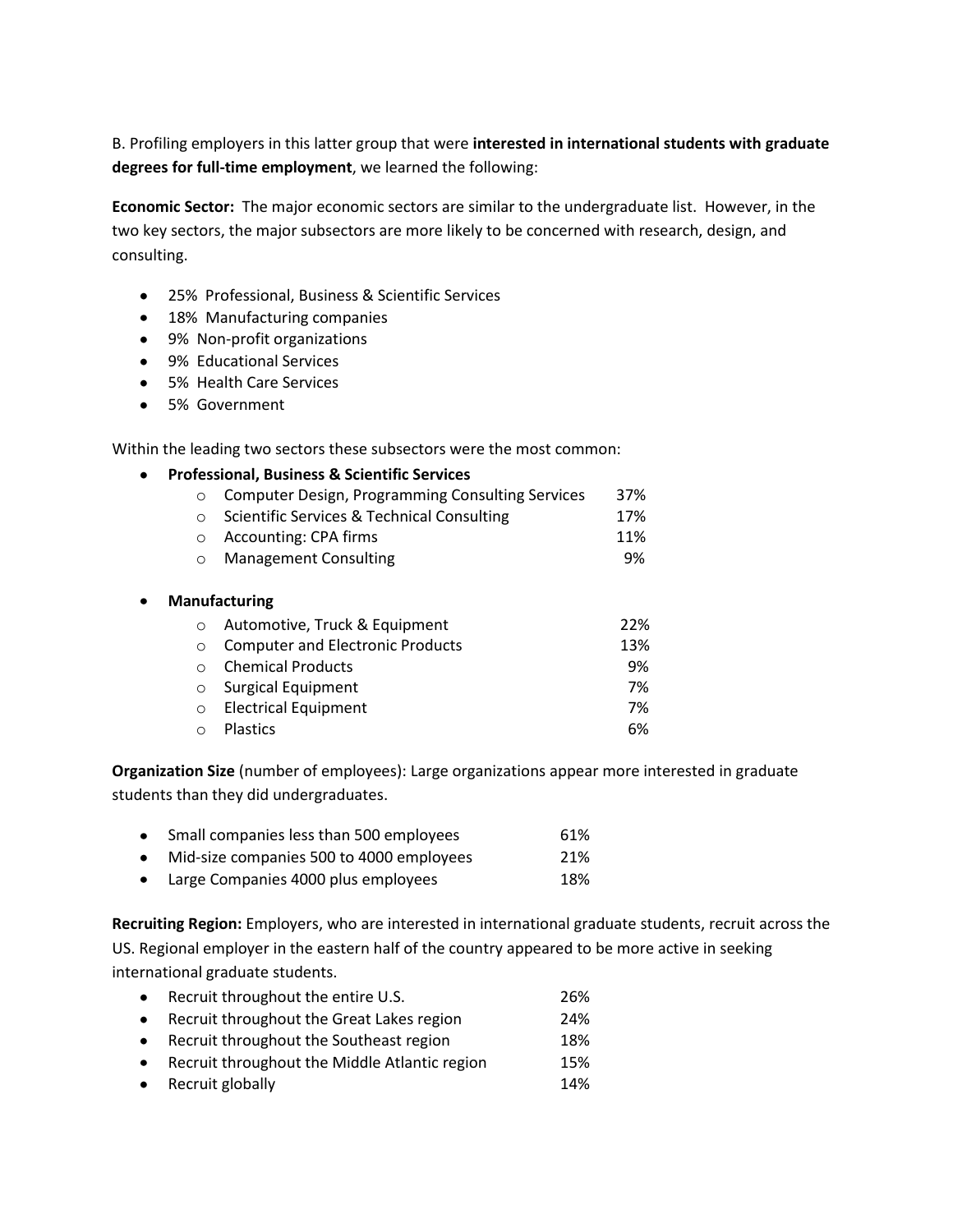**Academic Major**: The tabulation of academic major does not allow us to delineate clearly which majors at the graduate level employers place their attention. By extrapolating from several questions, the majors these more serious employers will likely recruit include:

- Masters in Accounting
- Masters and PhD in computer science (all fields)
- Masters and PhD in engineering (electrical, chemical, computer and mechanical, primarily)
- PhD in physical and biological sciences
- Masters in Business Administration

## Part II: Willingness to assist and support international undergraduate students in obtaining internship or co-op experiences.

Another challenging assignment for career advisors is to find appropriate internships, co-ops or relevant professional work experiences for international students. Numerous requests were made to CERI to determine the willingness of organizations to host international students in an internship. We found that only about one-third of 1900 employers who answered this question would be interested in assisting international students:

- 35 % indicated that they do not provide international students with internships.
- 32% indicated that they might provide, at some future date, an internship experience to an international student but were not considering doing so now or in the near future.
- 22% indicated that occasionally provide international students with internships and will continue to do so.
- 11% indicated that they regularly provide internships to international students.

Before focusing on those organizations that occasionally or regularly provide internships, several findings are presented that might get lost because certain large categories may influence the results in particular direction.

- Several economic sectors that are represented by a small number of respondents tend to have a higher likelihood of sponsoring international students for internships: oil and energy (43%), arts & entertainment (41%), and information services (40%).
- While larger companies were more likely not to provide internships to international students, those that did were more likely to do so on a regular basis. Among small organizations (less than 500 employees), less than 30% indicated that they would not provide internships; however, 40% fell into the might consider category and were not offering international students these opportunities at the present time.

When we examine those companies that occasionally to regularly provide internships, we obtain the following profile: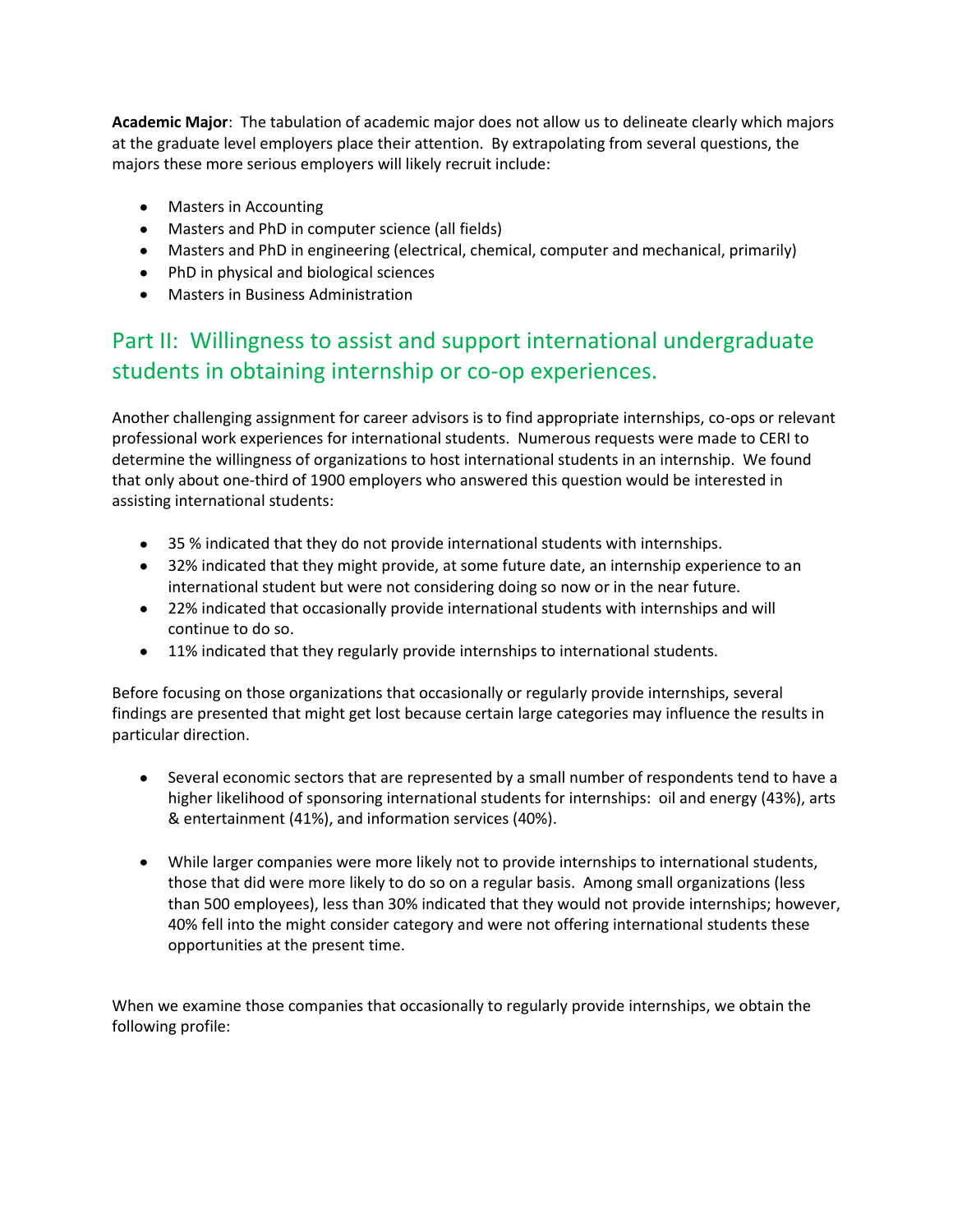#### **Economic Sector:**

 $\bullet$ 

 $\bullet$ 

- 24% Professional, Business & Scientific Services
- 19% Manufacturing companies
- 10% Non-profit organizations
- 8% Financial Services
- 5% Information Sciences

Within the leading two sectors these subsectors were the most common:

### **Professional, Business & Scientific Services**

| $\Omega$                    | <b>Computer Design, Programming Consulting Services</b> | 34% |
|-----------------------------|---------------------------------------------------------|-----|
| $\circ$                     | Accounting: CPA firms                                   | 12% |
| O                           | <b>Engineering Services</b>                             | 12% |
| $\circ$                     | <b>Advertising &amp; Public Relations</b>               | 11% |
| $\bigcap$                   | Scientific Research                                     | 6%  |
|                             | <b>Manufacturing</b>                                    |     |
| $\Omega$                    | <b>Computer and Electronic Products</b>                 | 10% |
| $\Omega$                    | Automotive, Truck & Equipment                           | 15% |
| $\Omega$                    | Machinery                                               | 10% |
| $\circ$                     | <b>Chemical Manufacturing</b>                           | 9%  |
| $\circ$                     | Electrical Equipment & Appliances                       | 8%  |
| $\circ$                     | Surgical & Medical Equipment                            | 7%  |
| $\circ$                     | <b>Primary Metals</b>                                   | 7%  |
| <b>Information Services</b> |                                                         |     |
| $\Omega$                    | Telecommunications                                      | 42% |
| $\circ$                     | Internet Providers                                      | 32% |

**Organization Size** (number of employees): Large organizations have a much higher presence in seeking international students for internship than full-time positions.

|           | • Small companies less than 500 employees | 58% |
|-----------|-------------------------------------------|-----|
| $\bullet$ | Mid-size companies 500 to 4000 employees  | 20% |
| $\bullet$ | Large Companies 4000 plus employees       | 22% |

**Recruiting Region:** Employers who recruit on campuses across the U.S. are much more likely to be seeking international students for internship positions. Regional employers, in general, are less enthusiastic about assisting international students, except in the Great Lakes region.

| $\bullet$ | Recruit throughout the entire U.S.              | 27% |
|-----------|-------------------------------------------------|-----|
| $\bullet$ | Recruit throughout the Great Lakes region       | 23% |
| $\bullet$ | Recruit throughout the Southeast region         | 12% |
|           | • Recruit throughout the Middle Atlantic region | 13% |
|           | • Recruit globally                              | 11% |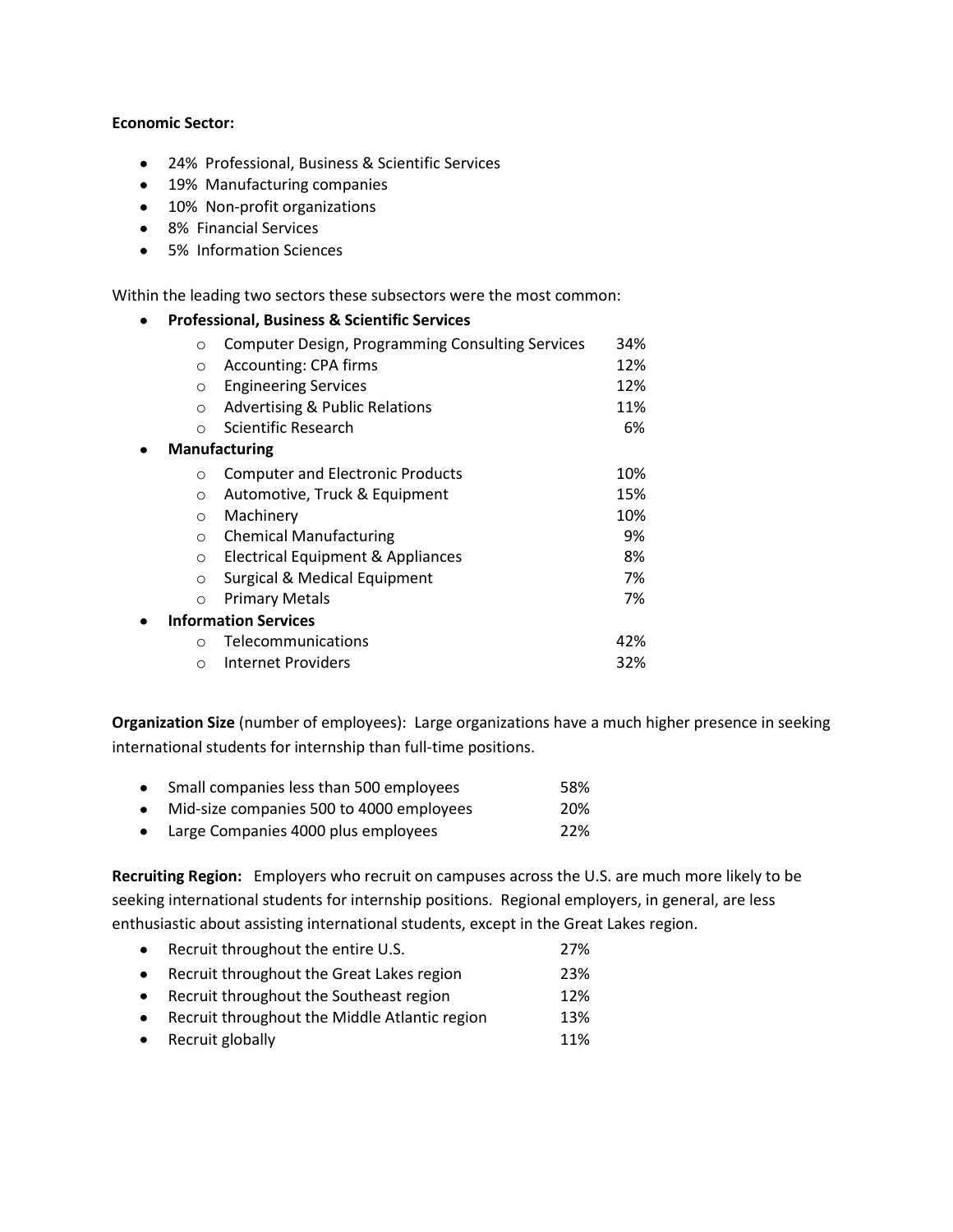**Academic Majors**: Employers indicated the range of academic majors that they were interested in for their internship positions. Heavy focus has been placed on business majors, especially marketing, finance and accounting, computer science, and engineering. We cannot determine from this list the specific majors that employers will tap for international students.

|   |                    | All Majors (will consider any student)        | 39% |
|---|--------------------|-----------------------------------------------|-----|
| ٠ |                    | <b>Computer Science</b>                       |     |
|   | $\circ$            | <b>Computer Science</b>                       | 38% |
|   | $\circ$            | <b>Computer Programming</b>                   | 31% |
|   | $\circ$            | <b>MIS</b>                                    | 28% |
|   | $\circ$            | <b>CIS</b>                                    | 29% |
|   | $\circ$            | <b>Information Systems</b>                    | 25% |
|   | $\circ$            | Multimedia                                    | 21% |
|   | <b>Business</b>    |                                               |     |
|   | $\circ$            | Accounting                                    | 38% |
|   | $\circ$            | Finance                                       | 37% |
|   | $\circ$            | Marketing                                     | 40% |
|   | $\circ$            | <b>MIS</b>                                    | 28% |
|   | $\circ$            | <b>Human Resources</b>                        | 26% |
|   | $\circ$            | Economics                                     | 26% |
|   | $\circ$            | Supply Chain                                  | 21% |
|   | $\circ$            | <b>International Business</b>                 | 22% |
|   | <b>Engineering</b> |                                               |     |
|   | $\circ$            | Electrical                                    | 28% |
|   | $\circ$            | Computer                                      | 22% |
|   | $\circ$            | Mechanical                                    | 21% |
|   | $\circ$            | <b>Engineering Technology</b>                 | 19% |
|   |                    | <b>Arts &amp; Sciences and Communications</b> |     |
|   | $\circ$            | Communications                                | 30% |
|   | $\circ$            | <b>Public Relations</b>                       | 25% |
|   | $\circ$            | Psychology                                    | 15% |
|   | $\circ$            | English                                       | 15% |
|   | $\circ$            | Advertising                                   | 19% |
|   | $\circ$            | <b>International Relations</b>                | 14% |
|   | $\circ$            | <b>Chemistry &amp; Mathematics</b>            | 10% |

**Major Challenges.** Employers were asked to describe the biggest obstacle they faced in placing an international student into an internship in their organizations. The comments were sorted into categories that reflected four themes. Before presenting these themes, we need to recognize that the issues are influenced by the perceptions of all the parties. For example, in a recent article in the local paper on the adjustment of Chinese students to Michigan State University, Chinese students discussed how difficult it was to mix with American students who already have a number of friends from high school and do not seem interested in making new friends. American students see the Chinese students clustering together and assume they do not want to mix with them.

**Language**. Not being proficient in English, especially the terms used in the work setting, make for stressful interactions between team members, supervisors, and clients (depending on what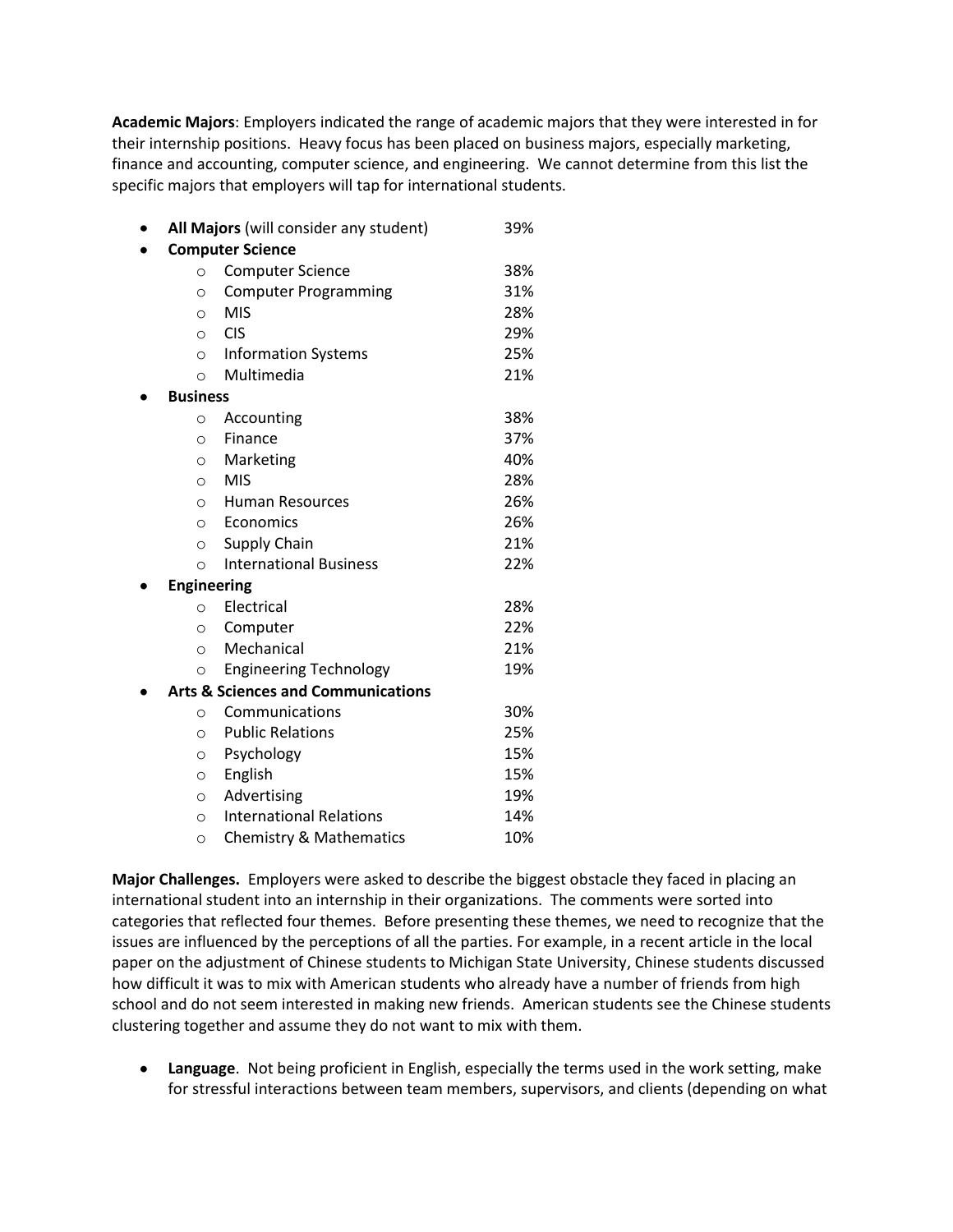the intern is being asked to do). Employers complained of the struggle they had in making assignments clearly understood to international interns. They were also disappointed in the written work as part of the assignment.

- **Cultural awareness**. Often international students have only a rudimentary knowledge of the business culture in the U.S. The dynamics of the U.S. workplace may be very different than the business culture in their home countries. Employers spoke of their frustration on the length of time it takes international students to adjust to the workplace. Too often the international student preferred to work alone rather than within the work team they were assigned.
- **Return on investment**. Most companies that invest in an intern have an expectation that the intern will become a full-time employee. Internships are the number one strategy U.S. employers utilize to find full-time talent. If it is not possible to convert an international intern to a full-time employee, the investment being made in the intern cannot be recouped.
- **Moral issue**. Simply the economy is working against international students at the present time. Many employers, especially those in the "might provide internships at a later time", felt that they could not morally provide an international student an internship when so many American students are struggling to find internship opportunities and full-time positions. As the labor market conditions continue to improve, a time will approach where international students will have more opportunities because the market will be expanding faster than the available students. Unfortunately, international students who desire an internship now cannot be placated by a promise of improvement at some arbitrary time in the future.

### Final Thoughts

The good news is that there are a number of organizations that are willing to work with international students; albeit, not a large number. Slightly more organizations will assist with internships than fulltime employment. The organizations, both large and small, will work with international students. The large organizations will be easy to identify and most will have a presence on college campuses. It is likely that these organizations will be besieged with requests to assist international students; probably way more than they can commit to assisting. Small employers on the other hand are invisible and may not be known on campus. To reach these organizations, career staff will have to expend time and other resources to connect international students with willing employers. Making connections like this, beg questions about the availability of resource, the type of staff, and the extent to which international students can be better socialized to work effectively in American organizations.

Resources: Depending on the number of international students on your campus, financial resources will have to be allocated to programs to locate and then place students in desirable positions. Finding an economy of scale may be difficult, as each international student may have to be treated as an individual case. Most career operations are already under-resourced in this economic climate. To expand support will either require an infusion of new dollars or a reallocation from current operating budgets. It probably will not be easy to integrate international students job and intern placement program into existing operations.